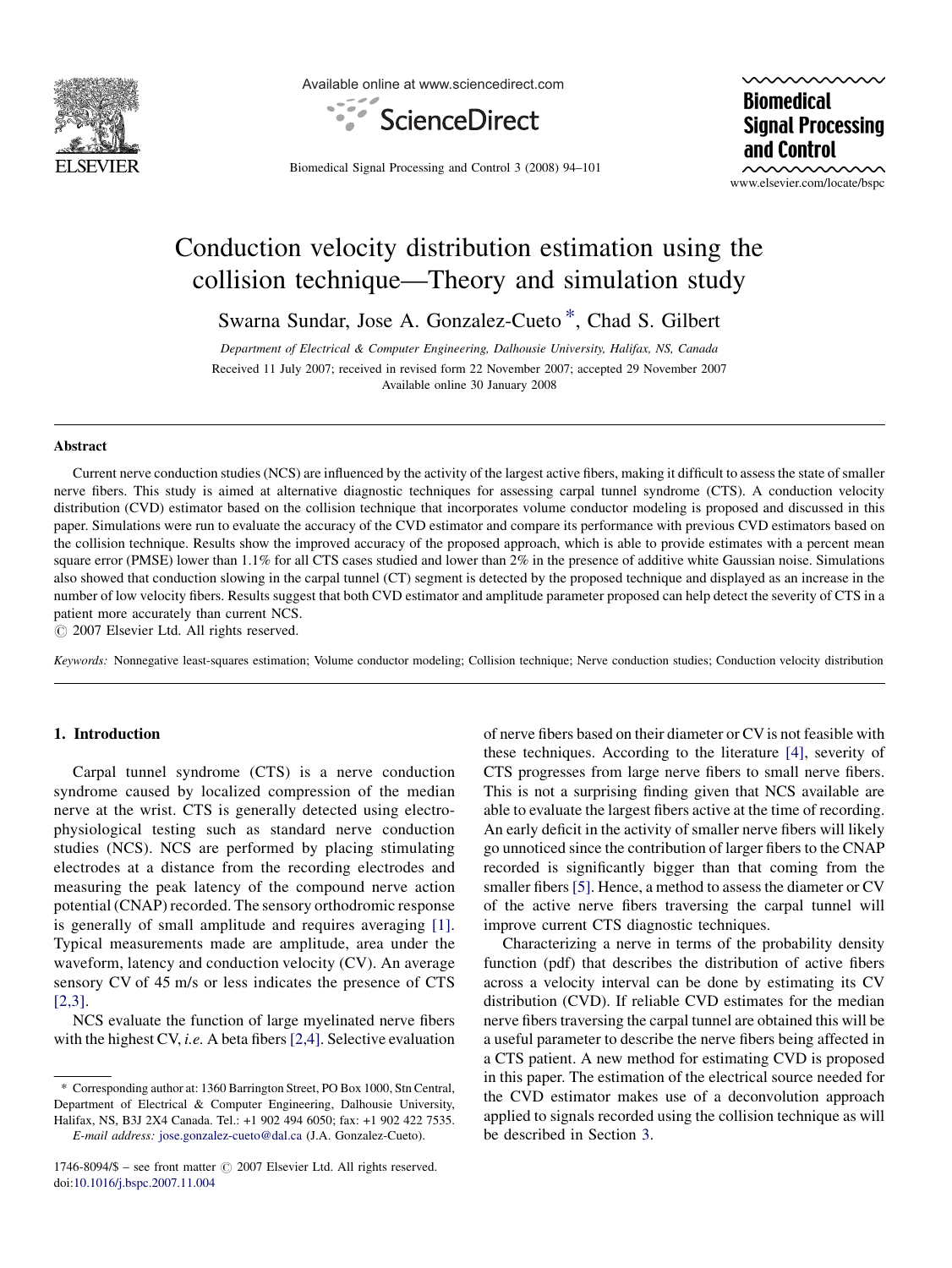<span id="page-1-0"></span>

Fig. 1. Stimulation-recording collision setup. Stimulation pulse 1 delivered at the wrist, stimulation pulse 2 delivered at the elbow site following a short delay (ISI). Collision of slow fibers,  $e.g. v_1$ , happens between elbow and wrist. Action potentials from faster fibers,  $e.g.$   $v_2$ , travel successfully from elbow to finger recording site.

The collision technique can be used to selectively activate nerve fibers of different diameters by varying the delay between two stimuli—a distal supramaximal stimulus and a delayed proximal stimulus [\[3\].](#page--1-0) There are two stimulation channels placed on the skin surface, one at the wrist (the distal) and another at the elbow (the proximal). The proximal and distal CNAPs are recorded using a bipolar channel consisting of two surface ring electrodes placed at the middle finger. The interstimulus interval (ISI) is the time interval between the delivery of the wrist stimulus pulse and the delivery of the elbow stimulus pulse. When the ISI is relatively large, the proximal CNAP does not collide with the distal CNAP, hence a response from all the nerve fibers activated by the elbow stimulus pulse is obtained. When the ISI is gradually decreased, the contribution from small nerve fibers reduces as the slow traveling action potentials generated at both stimulation sites start colliding and only the faster traveling action potentials get through to the recording electrodes placed on the finger (see Fig. 1).

Of the action potentials getting through the one with the lowest CV is determined by the ISI value. This lowest velocity value is calculated as [\[3\]:](#page--1-0)

$$
CV = \frac{D + 3.2}{ISI - 0.37}
$$
 (1)

where CV is the conduction velocity in m/s, D the distance in mm between the two stimulation sites, *i.e.* wrist and elbow, ISI is the time in ms between delivery of wrist and elbow stimulation pulses.

#### 2. Signal modeling; SSFAP and CNAP

The CNAP response is the raw data from which the CVD is estimated therefore the CNAP modeling is an essential part of the CVD estimation technique. The CNAP is made of the superposition of single fiber responses, or single fiber action potentials (SFAP). In the approach proposed here signals are recorded at the skin surface requiring a description of the surface SFAP (SSFAP). The SSFAP is given as the convolution of the electrical source with tissue filter impulse response functions [\[5,6\]](#page--1-0):

$$
SSFAP(t, v) \cong K_1 s(t) * h\left(t - \frac{d}{v}, v\right)
$$
\n(2)

where  $h(t, v) = t/[(r/v)^2 + t^2]^{3/2}$  is the tissue filter impulse response and  $s(t) = \partial V_{\text{m}}(t)/\partial t$  the electrical source,  $V_{\text{m}}(t)$  the fiber membrane potential as an AP is generated, and \* is the convolution operator,  $K_1$  is a constant accounting for the electrical conductivities of the media,  $r$  is the distance from fiber axis to recording point, *i.e.* fiber depth,  $d$  is the distance traveled between stimulation and recording site,  $v$  is the CV of the action potential, and  $t$  is the time variable.

CNAP signals picked up by electrodes were expressed as the superposition of the SSFAP contributions. The elicited activity has been modeled as a linear summation of the temporally dispersed SSFAPs. Further, the fibers can be grouped into delay bins and the amplitude contribution of each class is assumed to be proportional to number of fibers in that class. Hence, the CNAP can be written as [\[5\]:](#page--1-0)

$$
CNAP(t) = \sum_{i=1}^{M} m_i \text{SSFAP}(t, v_i)
$$
 (3)

where M is the total number of delay bins,  $m_i$  the number of active fibers in bin  $i$ , bin  $i$ , or class  $i$ , groups fibers within a small range of delays  $[\tau_i - \delta/2, \tau_i + \delta/2]$ ,  $v_i$ the CV representative of fibers in bin i,  $\tau_i = d/v_i$  the delay corresponding to a fiber with velocity  $v_i$ , and  $\delta$  is the delay bin width.

## 3. CVD estimator

## 3.1. Source estimator

A description of the electrical source used by the CVD estimator is essential. This source differs from one individual to another. We estimate it by measuring the CNAP contribution of a particular velocity range of fibers from the subject under study. By subtracting consecutive CNAPs obtained as the ISI is progressively reduced the CNAP contribution from fibers belonging to a certain velocity interval  $[v_{low}, v_{high}]$  can be isolated (see Fig. 2).

Two elbow CNAPs containing the contribution of fibers with velocities greater than  $v_{\text{low}} = d/(\tau_i + \delta/2)$ , CNAP<sub>1</sub>, and greater than  $v_{\text{high}} = d/(\tau_i - \delta/2)$ , CNAP<sub>2</sub>, are obtained. This is achieved using the collision technique with ISI values corresponding to  $v_{\text{low}}$  and  $v_{\text{high}}$ , as determined from Eq. (1). The two CNAPs are subtracted to get the CNAP contribution of active fibers in the velocity range  $[v_{\text{low}}, v_{\text{high}}]$ . This CNAP difference can be written as

$$
CNAP_{\Delta}(t) = \sum_{v_i = v_{\text{low}}}^{\frac{v_{\text{high}}}{\sum_{i} v_{\text{low}}}} \text{SSFAP}(t, v_i)
$$
\n(4)



Fig. 2. The CNAP difference  $(CNAP<sub>\Delta</sub> = CNAP<sub>1</sub> - CNAP<sub>2</sub>)$  contains the contribution from nerve fibers with velocities larger than  $v_{\text{low}}$  and smaller than  $v_{\text{high}}$ .